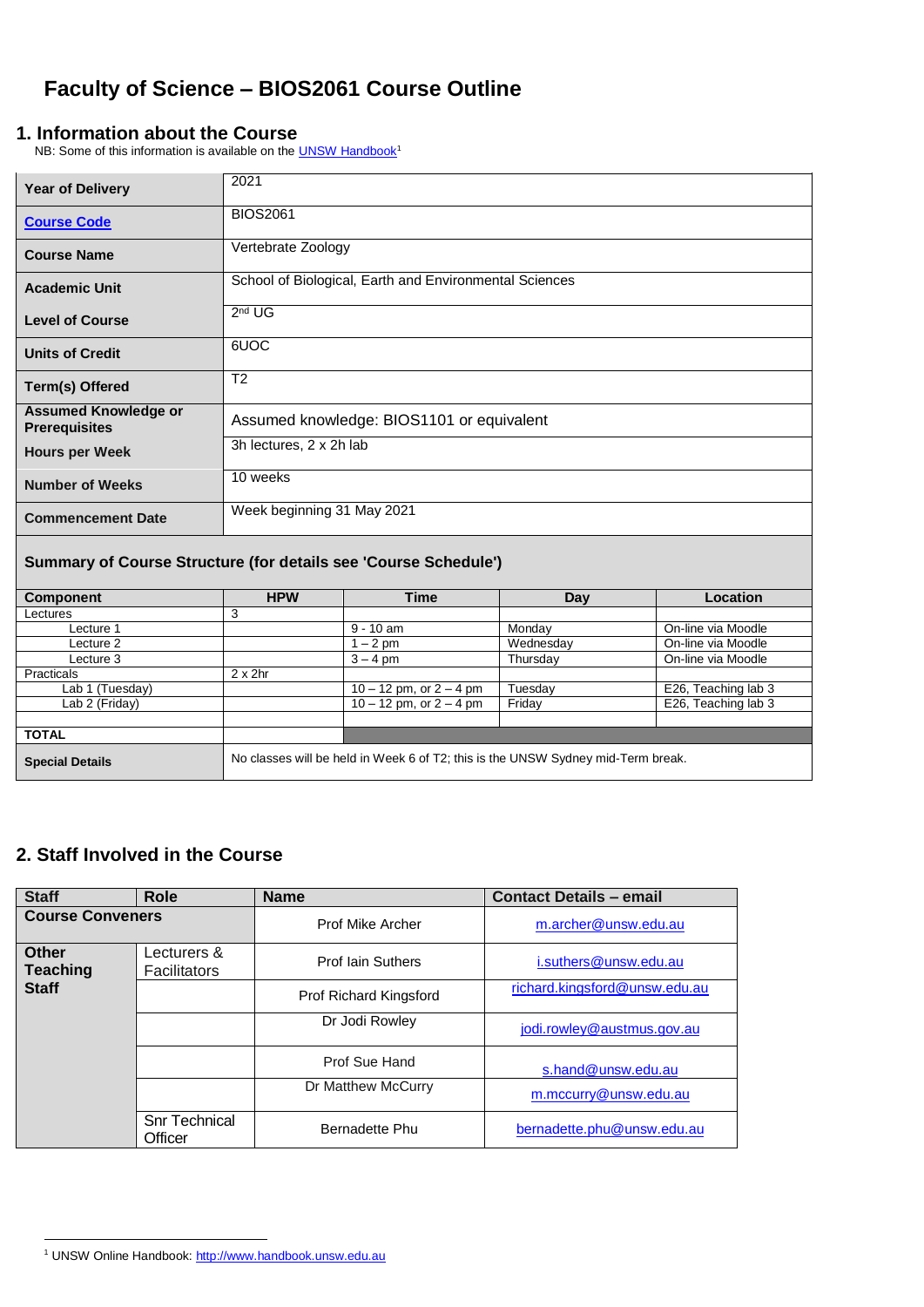# **3. Course Details**

| <b>Course Description</b> <sup>2</sup><br>(Handbook Entry)          | In the Vertebrate Zoology (BIOS2061) course, you'll examine the evolution, diversity and natural<br>history of animals with a special emphasis on how they cope with Australia's environment.<br>Australia has a high diversity of vertebrate species including platypus, tree frogs, parrots and<br>snakes. The course will take you on a detailed investigation into these vertebrate groups, with a<br>focus on their anatomy, morphology, ecology, life history and emerging conservation issues.<br>Students enrolled in this course will explore the evolutionary origins and relationships between<br>the major groups of vertebrates, learning about their diversity of form, function and behaviour.<br>Topics covered include the rise and diversification of hagfish and lamprey, sharks and rays, bony<br>fish, frogs and salamanders, lizards, snakes, turtles, crocodiles, dinosaurs and birds, and<br>mammals. |                                                                                                                                                                                                                                           |  |  |
|---------------------------------------------------------------------|-------------------------------------------------------------------------------------------------------------------------------------------------------------------------------------------------------------------------------------------------------------------------------------------------------------------------------------------------------------------------------------------------------------------------------------------------------------------------------------------------------------------------------------------------------------------------------------------------------------------------------------------------------------------------------------------------------------------------------------------------------------------------------------------------------------------------------------------------------------------------------------------------------------------------------|-------------------------------------------------------------------------------------------------------------------------------------------------------------------------------------------------------------------------------------------|--|--|
| Course Aims <sup>3</sup>                                            | To impart a fundamental understanding of the evolution and diversity of organisms classified<br>1.<br>as vertebrates (Phylum Chordata)<br>To teach students the origins of the major features of vertebrates.<br>2.<br>To introduce the principles of taxonomy in the classification of living organisms<br>3.<br>To demonstrate the major conservation issues facing vertebrate life with an emphasis on<br>4.<br>Australian fauna methods to synthesize biological and other information to produce adaptive<br>action plans.                                                                                                                                                                                                                                                                                                                                                                                               |                                                                                                                                                                                                                                           |  |  |
| <b>Student Learning</b><br>Outcomes <sup><math>4</math></sup>       | At the end of this course, students should<br>1. Have an understanding of the evolutionary interrelationships between the major groups<br>within the Phylum Chordata<br>2. Be able to identify and distinguish among different vertebrate taxa<br>3. Understand current thinking on the origins of the major features defining the major lineages<br>4. Understand the major issues in the conservation of Australia's vertebrates                                                                                                                                                                                                                                                                                                                                                                                                                                                                                            |                                                                                                                                                                                                                                           |  |  |
| Graduate Attributes Developed in this Course <sup>5</sup>           |                                                                                                                                                                                                                                                                                                                                                                                                                                                                                                                                                                                                                                                                                                                                                                                                                                                                                                                               |                                                                                                                                                                                                                                           |  |  |
| <b>Science Graduate</b><br>Attributes <sup>5</sup>                  | Select the level of<br><b>FOCUS</b><br>$0 = NO$ FOCUS<br>$1 = MINIMAL$<br>$2 = MINOR$<br>$3 = MAJOR$                                                                                                                                                                                                                                                                                                                                                                                                                                                                                                                                                                                                                                                                                                                                                                                                                          | <b>Activities / Assessment</b>                                                                                                                                                                                                            |  |  |
| Research, inquiry and<br>analytical thinking<br>abilities           | 2                                                                                                                                                                                                                                                                                                                                                                                                                                                                                                                                                                                                                                                                                                                                                                                                                                                                                                                             | All activities and assessments require and enhance ability to synthesize and<br>act on biological and other information                                                                                                                   |  |  |
| <b>Capability and motivation</b><br>for intellectual<br>development | 1                                                                                                                                                                                                                                                                                                                                                                                                                                                                                                                                                                                                                                                                                                                                                                                                                                                                                                                             | Presentation of conflicts between different biological information. Students<br>have the opportunity to develop and express these skills through lab session<br>discussion, reports, revision tasks, and in interpretation for final exam |  |  |
|                                                                     |                                                                                                                                                                                                                                                                                                                                                                                                                                                                                                                                                                                                                                                                                                                                                                                                                                                                                                                               |                                                                                                                                                                                                                                           |  |  |
| Ethical, social and<br>professional<br>understanding                | $\mathbf{2}$                                                                                                                                                                                                                                                                                                                                                                                                                                                                                                                                                                                                                                                                                                                                                                                                                                                                                                                  | Issues relating to sustainability and conservation priorities and practices                                                                                                                                                               |  |  |
| <b>Communication</b>                                                | 1                                                                                                                                                                                                                                                                                                                                                                                                                                                                                                                                                                                                                                                                                                                                                                                                                                                                                                                             | Written reports from lab classes                                                                                                                                                                                                          |  |  |
| Teamwork, collaborative<br>and management skills                    | 1                                                                                                                                                                                                                                                                                                                                                                                                                                                                                                                                                                                                                                                                                                                                                                                                                                                                                                                             | Students are encouraged to discuss what they encounter in lab classes,<br>with time-management skills important in the on-line learning environment                                                                                       |  |  |

 $\overline{a}$ 

- <sup>3</sup> [Learning and Teaching Unit: Course Outlines](https://teaching.unsw.edu.au/course-outline)
- <sup>4</sup> [Learning and Teaching Unit: Learning Outcomes](https://teaching.unsw.edu.au/learning-outcomes)
- <sup>5</sup> [Contextualised Science Graduate Attributes](http://www.science.unsw.edu.au/our-faculty/science-graduate-attributes)

<sup>&</sup>lt;sup>2</sup> [UNSW Handbook](http://www.handbook.unsw.edu.au/)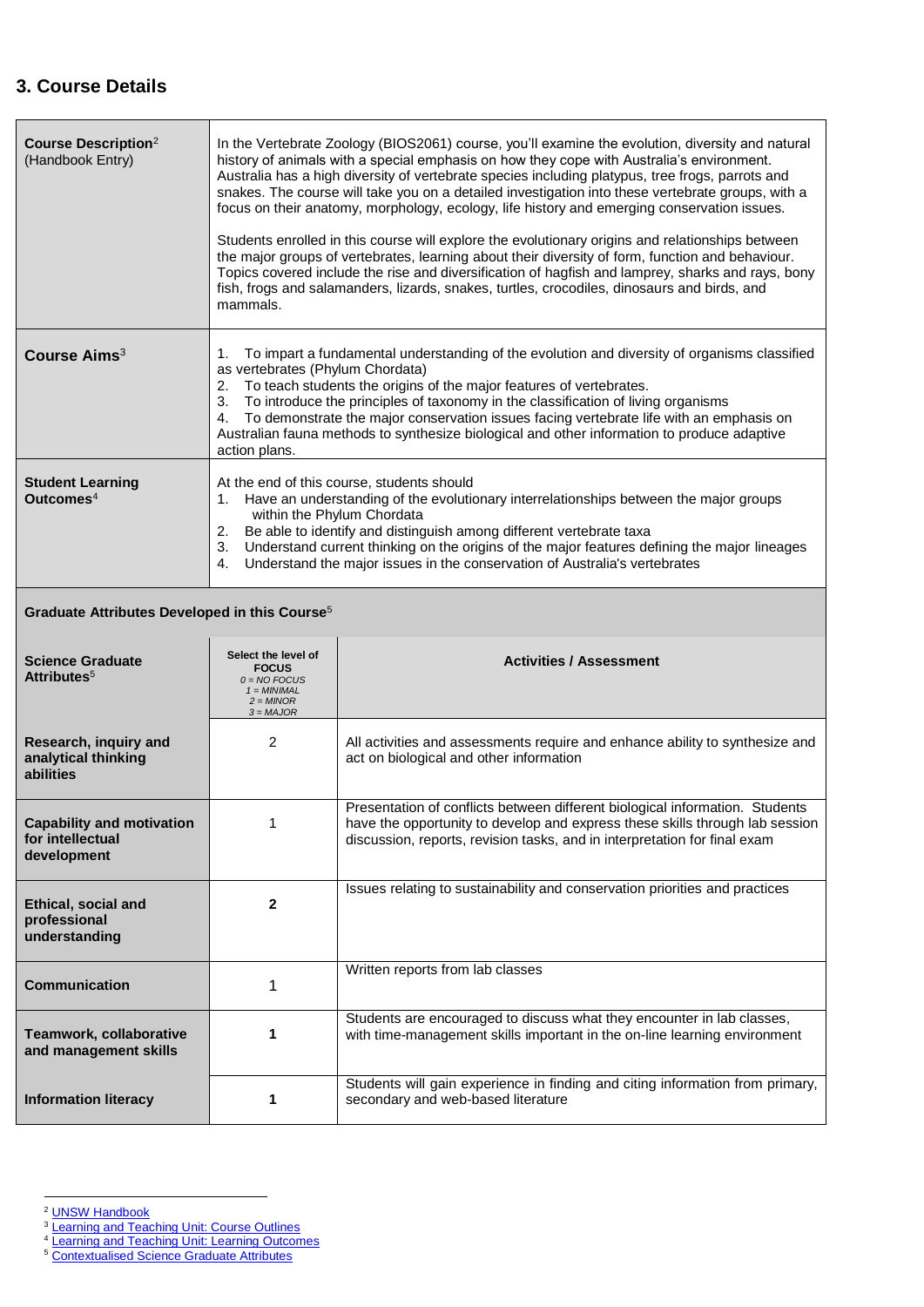| <b>Major Topics</b><br>(Syllabus Outline)                            | Introduction, taxonomy and the evolution of early vertebrates<br>$\bullet$<br>Evolution of fish to amphibians<br>$\bullet$<br>Evolution and origin of "reptiles"<br>$\bullet$<br>The birds<br>$\bullet$<br>Evolution and origins of mammals<br>$\bullet$                                                                                                                                                                                                                                                                   |
|----------------------------------------------------------------------|----------------------------------------------------------------------------------------------------------------------------------------------------------------------------------------------------------------------------------------------------------------------------------------------------------------------------------------------------------------------------------------------------------------------------------------------------------------------------------------------------------------------------|
| <b>Relationship to Other</b><br><b>Courses within the</b><br>Program | In line with school policy, there are no formal pre-requisites. This course allows students to draw<br>on material that they have learned in various 1st-year biological subjects and apply this to<br>understanding Vertebrate Life. In 2nd year, useful companion subjects are BIOS 2011<br>(Evolutionary and Physiological Ecology), BIOS 2031 (Biology of Invertebrates), BIOS 2051<br>(Flowering Plants) and GEOS2071 (Life Through Time). This course is assumed knowledge for<br>BIOS3601 (Advanced Field Biology). |

# **4. Rationale and Strategies Underpinning the Course**

| <b>Teaching Strategies</b>                                           | Teaching includes lectures and practicals, with continuous assessment. As well as being<br>introduced to theories currently used in our understanding of the origin of vertebrates and their<br>traits, students will be challenged to continually evaluate the basis and evidence for these<br>theories.                                                                                                                                                                                                                                                                                                                                                                                                                                                                                                                                           |
|----------------------------------------------------------------------|-----------------------------------------------------------------------------------------------------------------------------------------------------------------------------------------------------------------------------------------------------------------------------------------------------------------------------------------------------------------------------------------------------------------------------------------------------------------------------------------------------------------------------------------------------------------------------------------------------------------------------------------------------------------------------------------------------------------------------------------------------------------------------------------------------------------------------------------------------|
| Rationale for learning and<br>teaching in this course <sup>6</sup> , | Suggested approaches to learning in the course, and resource materials<br>Students should approach each component of the course with the aim of evaluating whether<br>particular aspects of biology are relevant to management decisions in the context of the<br>particular conservation issue presented. As this is a fundamental knowledge course, memory<br>work will be a necessary component. There is also a large volume of material which student will<br>encounter so students are strongly encouraged to study as they go. Relying solely upon last<br>minute preparation for the final practical and theory exams is NOT advised.<br>You are expected to attend all your scheduled practical class sessions and attendance will be<br>monitored. After lectures and practicals, much of the material can be studied independently, with |
|                                                                      | the aid of lecture outlines, revision exercises and references contained in lecture notes.<br>Each assessment appears in the schedule with the code of the class to which it relates most<br>strongly. However, this course aims to develop the ability to integrate different strands of<br>information, so a student might use information from any of the classes in any of the<br>assessments, especially in the theory exam.                                                                                                                                                                                                                                                                                                                                                                                                                   |

 $\overline{a}$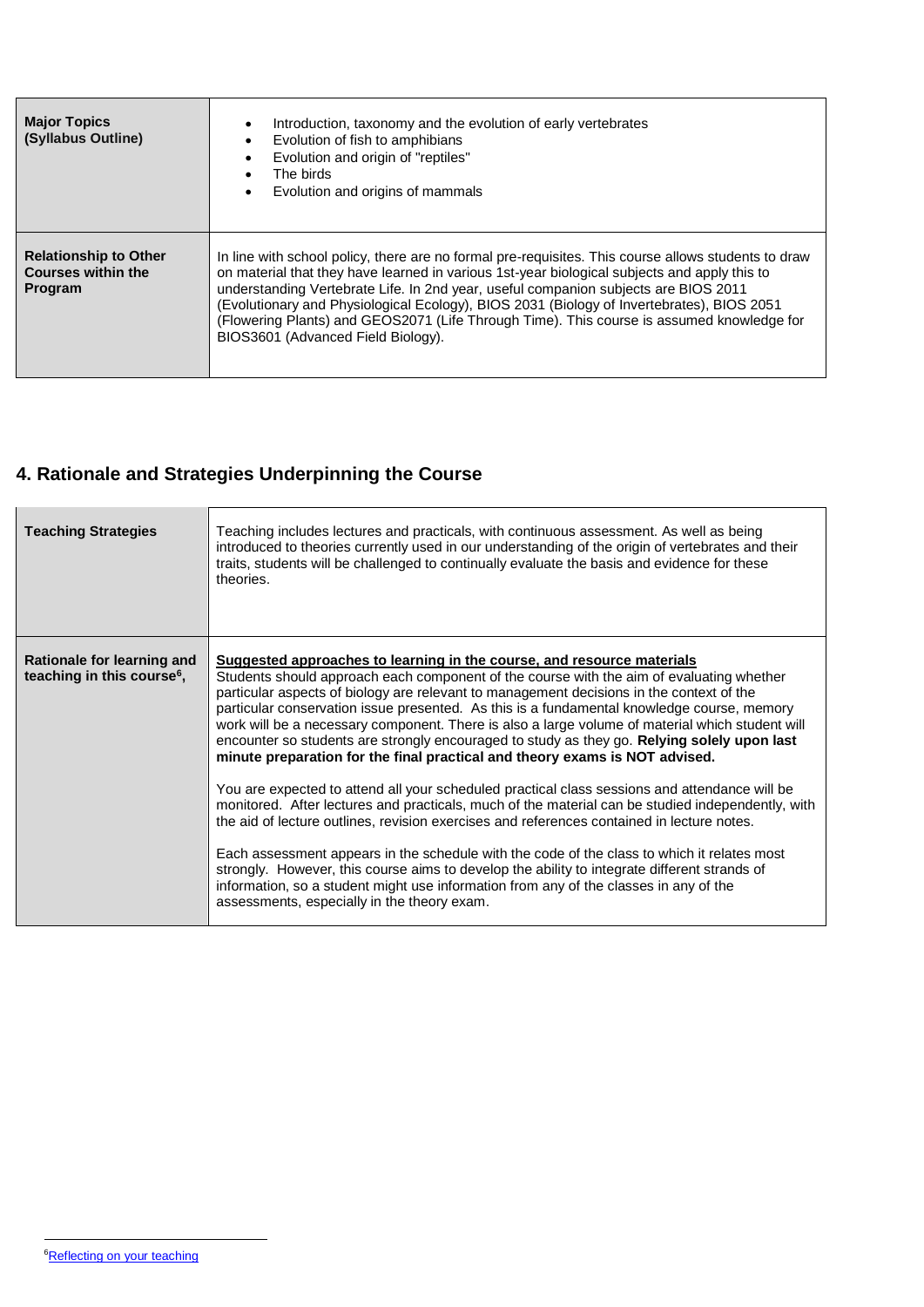### **5. Course Schedule**

*Some of this information is available on th[e Online Handbook](http://www.handbook.unsw.edu.au/)<sup>7</sup> and th[e UNSW Timetable](http://www.timetable.unsw.edu.au/)<sup>8</sup> .* 

| <b>Week</b>          | Lecture 1 (1h)<br><b>MONDAY</b><br>9 am                  | Lecture 2 (1h)<br><b>WEDNESDAY</b><br>1 pm | Lecture 3 (1h)<br><b>THURSDAY</b><br>3 pm                  | <b>Practical Class (2h)</b><br><b>TUESDAY</b><br>10-12 or 2-4 pm            | Practical Class 2 (2 h)<br><b>FRIDAY</b><br>10-12 or 2-4 pm                    | <b>Assessment Task</b><br>(60%) |
|----------------------|----------------------------------------------------------|--------------------------------------------|------------------------------------------------------------|-----------------------------------------------------------------------------|--------------------------------------------------------------------------------|---------------------------------|
| Week<br>$\mathbf{1}$ | Mon 31 May<br>Introduction to course &<br>Evolution - MA | Wed 2 June<br>Chordates - MA               | Thurs 3 June<br>Classification & cladistics -<br><b>SH</b> | Tues 1 June<br>Chordates E-book - MA<br>(Moodle Blackboard<br>Collaborator) | Fri 4 June<br>Intro to the Vertebrates -<br><b>MA</b><br>(E26, Teaching lab 3) | Lab report chordates 5%         |
| Week                 | Mon 7 June                                               | Wed 9 June                                 | Thurs 10 June                                              | Tues 8 June                                                                 | Fri 11 June                                                                    | Lab report sharks 5%            |
| 2                    | $Fish1 - IS$                                             | Fish2 - IS                                 | $Fish3 - IS$                                               | Sharks I - MA                                                               | Sharks II - MA                                                                 |                                 |
| Week                 | Mon 14 June                                              | Wed 16 June                                | Thurs 17 June                                              | Tues 15 June                                                                | Fri 18 June                                                                    | Lab report fish 5%              |
| 3                    | <b>Public Holiday</b>                                    | $Fish4 - IS$                               | No lecture                                                 | Fish I - IS                                                                 | $Fish II - IS$                                                                 |                                 |
| Week                 | Mon 21 June                                              | Wed 23 June                                | Thurs 24 June                                              | Tues 22 June                                                                | Fri 25 June                                                                    | Lab quiz 10%                    |
| 4                    | Frogs1-JR                                                | Frogs2 - JR                                | Reptiles1 - JR                                             | Tetrapods - MA                                                              | Lab quiz - MA                                                                  |                                 |
| Week                 | Mon 28 June                                              | Wed 30 June                                | Thurs 1 July                                               | Tues 29 June                                                                | Fri 2 July                                                                     | Lab report frogs & reptiles     |
| 5                    | Reptiles2 - JR                                           | Birds1 - RK                                | Birds2 - RK                                                | Frogs & lizards - JR                                                        | urtles, crocs & snakes - JR                                                    | 5%                              |
| Week<br>6            |                                                          |                                            | No classes UNIVERSITY BREAK                                |                                                                             |                                                                                |                                 |
| Week                 | Mon 12 July                                              | Wed 14 July                                | Thurs 15 July                                              | Tues 13 July                                                                | Fri 16 July                                                                    | Lab report birds 5%             |
| $\overline{7}$       | Birds3 - RK                                              | Birds4 - RK                                | Birds5-RK                                                  | Birds & dinosaurs - RK                                                      | Birds in their habitat - RK                                                    |                                 |
| Week                 | Mon 19 July                                              | Wed 21 July                                | Thurs 22 July                                              | Tues 20 July                                                                | Fri 23 July                                                                    | Lab report mammals 5%           |
| 8                    | Mammals1 - MA                                            | Mammals2 - MA                              | Mammals3 - MA                                              | Mammals I - MA                                                              | Mammals II-MA                                                                  |                                 |
| Week                 | Mon 26 July                                              | Wed 28 July                                | Thurs 29 July                                              | Tues 27 July                                                                | Fri 30 July                                                                    |                                 |
| 9                    | Mammals4 - MA                                            | Mammals5 - SH                              | No lecture                                                 | Mammals III - MA                                                            | ZOOMOBILE - MA                                                                 |                                 |
| Week                 | Mon 2 August                                             | Wed 4 Aug                                  | Thurs 5 Aug                                                | Tues 3 Aug                                                                  | Fri 6 Aug                                                                      | Practical exam 20%              |
| 10                   | Mammals - MM                                             | <b>Conservation - MA</b>                   | No lecture                                                 | No practical session                                                        | Practical Exam - MA                                                            |                                 |

MA - Mike Archer, IS - Iain Suthers, JR - Jodi Rowley, RK - Richard Kingsford, SH - Sue Hand, MM - Matt McCurry

 $\overline{a}$ <sup>7</sup> UNSW Virtual Handbook: [http://www.handbook.unsw.edu.au](http://www.handbook.unsw.edu.au/)

<sup>&</sup>lt;sup>8</sup> UNSW Timetable[: http://www.timetable.unsw.edu.au/](http://www.timetable.unsw.edu.au/)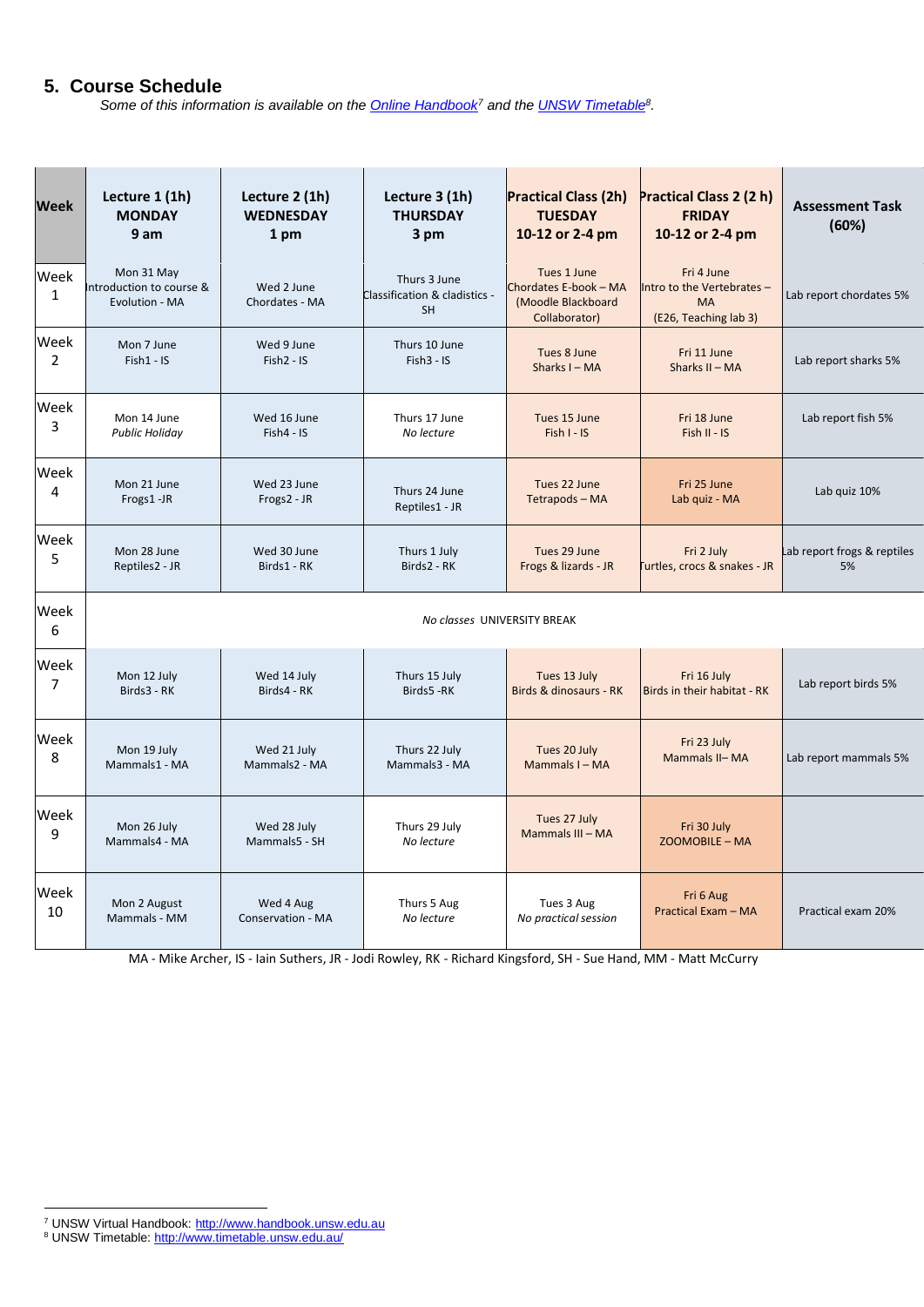### **6. Assessment Tasks and Feedback**

|                             | $%$ of        |                                                                                                   | Date of        |                                                                | Feedback                |                                      |                                             |
|-----------------------------|---------------|---------------------------------------------------------------------------------------------------|----------------|----------------------------------------------------------------|-------------------------|--------------------------------------|---------------------------------------------|
| Task                        | total<br>mark | <b>Assessment Criteria</b>                                                                        | <b>Release</b> | <b>Submission</b>                                              | <b>WHO</b>              | <b>WHEN</b>                          | <b>HOW</b>                                  |
| Lab Reports x 6             | 30            | Accuracy of answers<br>based on lab materials<br>and related materials<br>from Weeks 1 to 8       | Weeks 1-8      | Immediately after<br>practical, or week<br>following practical | All<br>lecturers        | 1-2 weeks<br>following<br>submission | Mark or<br>written<br>comments<br>on report |
| Lab Quiz                    | 10            | Accuracy of answers<br>based on lab materials<br>from Weeks 1-3                                   | Week 4         | End of quiz                                                    | On-line                 | Week 4                               | Mark on-<br>line                            |
| <b>Practical Exam</b>       | 20            | Accuracy of answers<br>based on lab materials<br>from Weeks 1-9                                   | Week 10        | End of exam                                                    | All<br><b>lecturers</b> |                                      | With final<br>results                       |
| <b>Final Theory</b><br>Exam | 40            | Accuracy of answers<br>based on interpretation<br>of lecture material and<br>recommended readings | Exam<br>period | End of exam                                                    | All<br>lecturers        |                                      | With final<br>results                       |

**Lab quiz –** Multiple choice test. Quiz will be held during practical session in Week 4.

**Practical exam** – Multiple choice exam on the practical work. The practical exam will be held in Week 10 during the final practical session of the course.

**The final theory exam** – Theory exam on the lecture material. The exam will be held during the normal UNSW exam period at the end of Term 2 as scheduled by the registrar. Short answer/essay type exam.

#### **Lab reports**

There are six lab reports assessed in this course. These are based on material given in the practicals on:

- 1, chordates lab material covered in Week 1
- 2, sharks lab material covered in Week 2
- 3, fish lab material covered in Week 3
- 4, frogs and reptiles ("herps") lab material covered in Week 5
- 5, birds lab material covered in Week 7
- 6, mammals lab material covered in Week 8 and 9

Unless otherwise notified, your lab reports must be submitted via Moodle and Turn-it-in, within one week of that practical session. Specific instructions will be provided during the individual practicals and also via the course announcements on Moodle.

Late submissions will have marks deducted (10% per day). If you have a problem that affects your work, you should immediately apply for special consideration and contact the appropriate lecturer if you need an extension.

**Self-testing and revision** – throughout the course, revision exercises and self-testing opportunities will be provided. We strongly advise you to complete these exercises as you move through the course in order to revise as you go.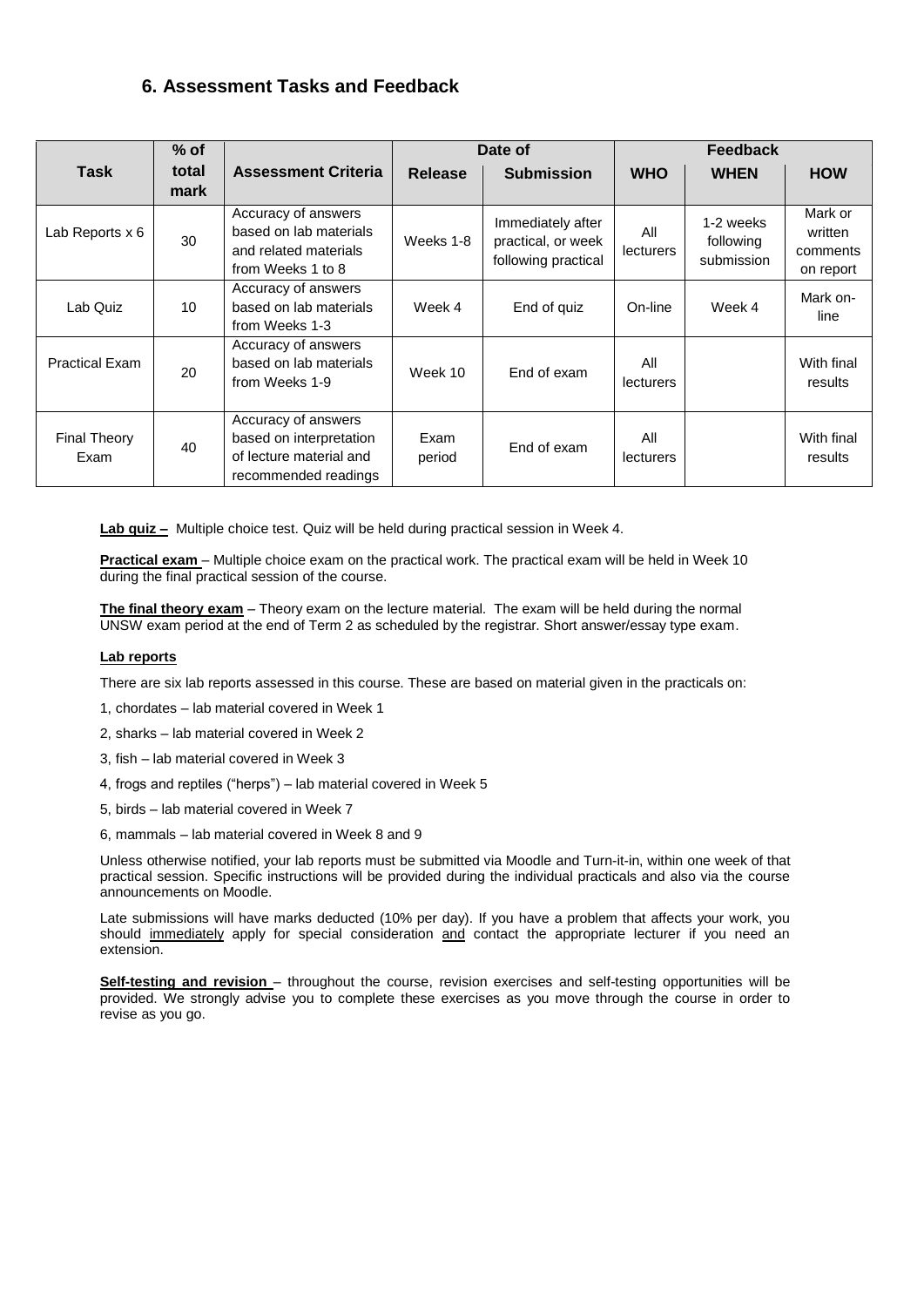# **7. Additional Resources and Support**

| <b>Text Books</b>                           | Suggested Text: Pough, F.H., Janis, C.M. and Heiser, J.B. (2012). Vertebrate Life. 9th Edition.<br>Prentice Hall International. The text book is an integral part of this course. Be sure to get the<br>latest edition as it is completely revised from earlier editions (e.g. 5 <sup>th</sup> ).                                                                                                                                                                                           |
|---------------------------------------------|---------------------------------------------------------------------------------------------------------------------------------------------------------------------------------------------------------------------------------------------------------------------------------------------------------------------------------------------------------------------------------------------------------------------------------------------------------------------------------------------|
|                                             | Recommended Reading: Van De Graaff, K.M. and Crawley, J.L. (2009). A Photographic Atlas for<br>the Biology Laboratory. 7th Edition. Morton Publishing Company, Englewood, Colorado.                                                                                                                                                                                                                                                                                                         |
|                                             | Shubin, N. (2008). Your Inner Fish: A Journey into the 3.5-Billion-Year History of the Human<br>Body. Vintage Books, New York.                                                                                                                                                                                                                                                                                                                                                              |
| <b>Required Readings</b>                    | Because this course is designed to develop and evaluate students' ability to select and criticize<br>material, students make their own choices of reading matter from the material presented in<br>classes and course manual.                                                                                                                                                                                                                                                               |
| <b>Additional Readings</b>                  | Other references will be given in individual lectures, using citations of electronically available<br>material                                                                                                                                                                                                                                                                                                                                                                              |
|                                             | As the ultimate source of help, for each lecture or practical session, the lecturer responsible is<br>indicated by their name in the schedule. Enquiries about the contents of this class, or requests<br>for on-line appointments, should be directed to this lecturer's email address. It will be much<br>easier for the lecturer to help you rapidly if you come with a written attempt at a problem, or a<br>page of notes on which you have identified your FIRST point of difficulty. |
| <b>Recommended Internet</b><br><b>Sites</b> | Online material<br>Lectures are available in Echo360 on Moodle<br>Lecturers put notes for their lectures onto Moodle<br>Practical session Blackboard Collaborate sessions, eBooks and notes are available on Moodle<br><b>UNSW Library.</b><br>One starting point for assistance is:                                                                                                                                                                                                        |
|                                             | info.library.unsw.edu.au/web/services/services.html<br>From the library website, the Sirius Database is useful for accessing scientific databases such as<br>current contents and science citation index.                                                                                                                                                                                                                                                                                   |
| <b>Societies</b>                            | Royal Zoological Society of NSW: www.rzsnsw.org.au                                                                                                                                                                                                                                                                                                                                                                                                                                          |

## **8. Course Evaluation and Development**

Student feedback is gathered periodically by various means. Such feedback is considered carefully with a view to acting on it constructively wherever possible. This course outline conveys how feedback has helped to shape and develop this course.

| <b>Mechanisms of</b><br><b>Review</b> | <b>Last Review</b><br><b>Date</b> | <b>Comments or Changes Resulting from Reviews</b>                                                                                                                   |
|---------------------------------------|-----------------------------------|---------------------------------------------------------------------------------------------------------------------------------------------------------------------|
| <b>Major Course</b><br><b>Review</b>  | 2019 and 2020                     | This course has been progressively modified over the years, and major reviews<br>occurred during 2019 and in 2020 in preparation for on-line teaching and learning. |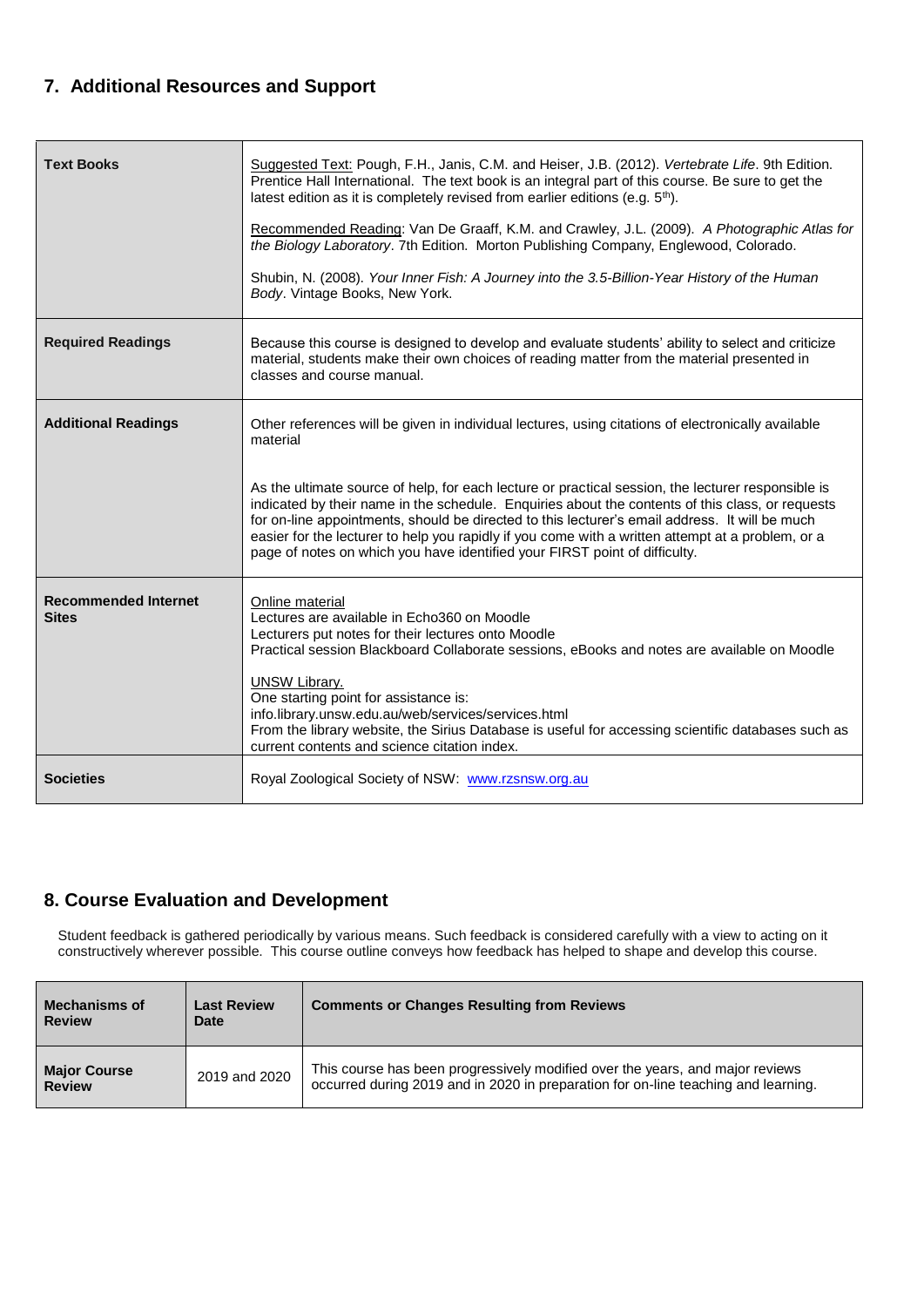| <b>CATEI</b><br>myExperience |      | Student feedback on the course is gathered annually, using various means,<br>including the Course and Teaching Evaluation and Improvement (CATEI) Process<br>and myExperience.<br>This feedback is generally positive, and written comments show that any aspect of<br>the course which one student disliked was usually well-liked by another student.<br>Nevertheless, all suggestions for improvement are considered carefully with a view<br>to acting on them constructively where possible. We have reduced the scope of<br>some exercises, and have added more direction to the lab notes where there are<br>large numbers of specimens to examine. |
|------------------------------|------|------------------------------------------------------------------------------------------------------------------------------------------------------------------------------------------------------------------------------------------------------------------------------------------------------------------------------------------------------------------------------------------------------------------------------------------------------------------------------------------------------------------------------------------------------------------------------------------------------------------------------------------------------------|
| myExperience                 | 2021 | In 2021, my Experience will be open to students during term and close prior to the<br>exam period.                                                                                                                                                                                                                                                                                                                                                                                                                                                                                                                                                         |

# **9. Administration Matters**

| <b>Expectations of Students</b>                                                      | You are expected to virtually attend all your scheduled classes. If you miss classes, your<br>progress will be significantly hindered. Any alterations to the schedule will be announced on<br>Moodle. If you miss a class, it is your responsibility to (i) catch up on the course material, and<br>(ii) find out the details of any announcements. Students whose attendance at classes or<br>assessment is affected by obligatory religious ceremonies should discuss ways of dealing with<br>this clash via the official Special Consideration process prior to, or at the commencement of, the<br>course; you may be required to show proof of the nature of the ceremony and your obligation to<br>attend.<br>Suggested approaches to learning in the course, and resource materials<br>Students should approach each component of the course with the aim of evaluating whether<br>particular aspects of biology are relevant to management decisions in the context of the<br>particular conservation issue presented. Because this is a fundamental knowledge course,<br>memory work will be a necessary component. There is also a large volume of material which<br>students will encounter, so students are strongly encouraged to study as they go. Relying<br>solely upon last minute preparation for the lab quiz and final prac exam is NOT advised. |
|--------------------------------------------------------------------------------------|----------------------------------------------------------------------------------------------------------------------------------------------------------------------------------------------------------------------------------------------------------------------------------------------------------------------------------------------------------------------------------------------------------------------------------------------------------------------------------------------------------------------------------------------------------------------------------------------------------------------------------------------------------------------------------------------------------------------------------------------------------------------------------------------------------------------------------------------------------------------------------------------------------------------------------------------------------------------------------------------------------------------------------------------------------------------------------------------------------------------------------------------------------------------------------------------------------------------------------------------------------------------------------------------------------------------------------------------------------------------|
| <b>Assessment Procedures</b><br><b>UNSW Assessment</b><br><b>Policy</b> <sup>9</sup> | Assessment procedures are described above in "Assessment Tasks and Feedback" and<br>"Expectations of Students". Further information about specific tasks will be available on Moodle<br>throughout the course. If you have a problem that affects your work, you should immediately<br>apply for special consideration for that particular assignment.<br>The final examination will be scheduled by the examinations branch. Students should be<br>available for examination throughout the entire UNSW mid-year examination period.<br>Supplementary examinations will only be granted to students who miss the final examination<br>due to illness or other unexpected reasons outside their control. A student who wishes to apply<br>for a supplementary examination should apply for special consideration through the normal<br>procedure.                                                                                                                                                                                                                                                                                                                                                                                                                                                                                                                    |
| Equity and Diversity <sup>10</sup>                                                   | Those students who have a disability that requires some adjustment in their teaching or learning<br>environment are encouraged to discuss their study needs with the Equity Officer (Disability) in<br>the Equity and Diversity Unit (9385 4734 or http://www.studentequity.unsw.edu.au/).<br>Early notification is essential to enable any necessary adjustments to be made.                                                                                                                                                                                                                                                                                                                                                                                                                                                                                                                                                                                                                                                                                                                                                                                                                                                                                                                                                                                        |
| Grievance Policy <sup>11</sup>                                                       | In all cases you should first try to resolve any issues with the course convener. If this is<br>unsatisfactory, you should contact the School Student Ethics Officer (A/Prof Stephen<br>Bonser, s.bonser@unsw.edu.au) or the School's Grievance Officer / Designated Officer under<br>the UNSW Plagiarism Procedure. (A/Prof Scott Mooney s.mooney@unsw.edu.au).<br>UNSW has formal policies about the resolution of grievances that can be reviewed in myUNSW<br>A to Z Guide (see https://student.unsw.edu.au/complaints).                                                                                                                                                                                                                                                                                                                                                                                                                                                                                                                                                                                                                                                                                                                                                                                                                                         |

<u>.</u> <sup>9</sup> [UNSW Assessment Policy](http://www.gs.unsw.edu.au/policy/documents/assessmentpolicy.pdf)

<sup>10</sup> [UNSW Equity & Diversity](https://teaching.unsw.edu.au/equity-and-diversity)

<sup>11</sup> [UNSW Student Complaint Procedure](https://student.unsw.edu.au/complaints)